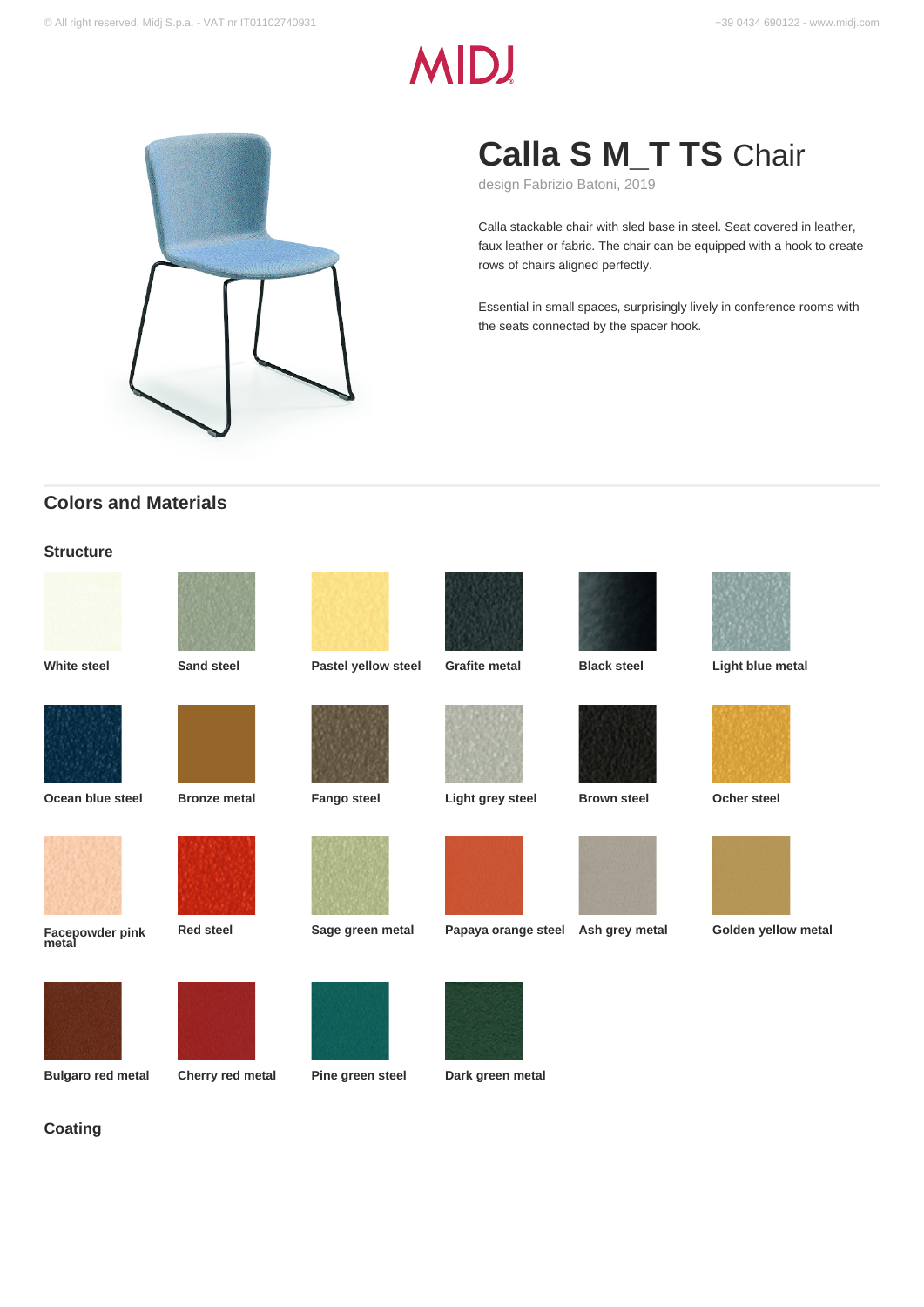| Cotton Club fabric     | Fenix Wool fabric   | Main Line Flax fabric                                                     | Mirage fabric             | Manhattan fabric | Novabuk fabric  |
|------------------------|---------------------|---------------------------------------------------------------------------|---------------------------|------------------|-----------------|
| 14 Colors              | 16 Colors           | 16 Colors                                                                 | 15 Colors                 | 13 Colors        | 17 Colors       |
| <b>Tessuto Oceanic</b> | Remix 3 fabric      | Second fabric                                                             | Uniform Melange<br>Fabric | Visual fabric    | Yoredale fabric |
| 13 Colors              | 19 Colors           | 11 Colors                                                                 | 7 Colors                  | 13 Colors        | 14 Colors       |
| Velvet Superb          | Secret faux leather | Vintage faux leather                                                      | Fiore leather             | Vintage leather  |                 |
| 15 Colors              | 23 Colors           | 12 Colors                                                                 | 21 Colors                 | 8 Colors         |                 |
| <b>Dimensions</b>      |                     | <b>Volumetric Details</b><br>Weight 6.5 Kg<br>Volume 0.15 mc<br>Package 1 |                           |                  |                 |

|   | cm | inch |
|---|----|------|
| Α | 78 | 30,7 |
| B | 51 | 20,1 |
| C | 53 | 20,9 |
| n | 46 | 18,1 |
|   |    |      |

## Downloads

[.dxf Calla S M\\_T TS \(zip\)](https://www.midj.com/images/uploads/resources/3d-midj-calla-s-m-t-ts-dxf.zip) [- https://www.midj.com/images/uploads/resources/3d-midj-calla-s-m-t-ts-dxf.zip](https://www.midj.com/images/uploads/resources/3d-midj-calla-s-m-t-ts-dxf.zip) [.obj Calla S M\\_T TS \(zip\)](https://www.midj.com/images/uploads/resources/3d-midj-calla-s-m-t-ts-obj.zip) [- https://www.midj.com/images/uploads/resources/3d-midj-calla-s-m-t-ts-obj.zip](https://www.midj.com/images/uploads/resources/3d-midj-calla-s-m-t-ts-obj.zip) [.dae Calla S M\\_T TS \(zip\)](https://www.midj.com/images/uploads/resources/3d-midj-calla-s-m-t-ts-dae.zip) [- https://www.midj.com/images/uploads/resources/3d-midj-calla-s-m-t-ts-dae.zip](https://www.midj.com/images/uploads/resources/3d-midj-calla-s-m-t-ts-dae.zip)

## Materials Certifications

Dark green metal

The technologies used in the previous phase of powder coating play a fundamental role in the final result of the processing. They are in fact essential to increase adherence paint on the metal surface and then guarantee its duration over time. The metal frames, following a total cleaning of the surface, pass through chemical conversion processes, creating a compact base that allows for better adhesion of the subsequent treatment. In the last phase the object subjected to the powder coating process is placed in a polymerization oven, going to form an adherent and extremely tight layer durable. This particular paint job is ideal for outdoor use.

To clean the surface, use a damp microfiber cloth with neutral soap or specific metal cleaning products. Avoid hitting or rubbing the surface with sharp objects. Do not use scourers or other abrasive materials, since they would inevitably scratch the surface. Do not leave rusty iron objects on the surface for too long.

These surface treatments are not suitable for outdoor use, but they guarantee excellent resistance to frequent use, dirt and dust.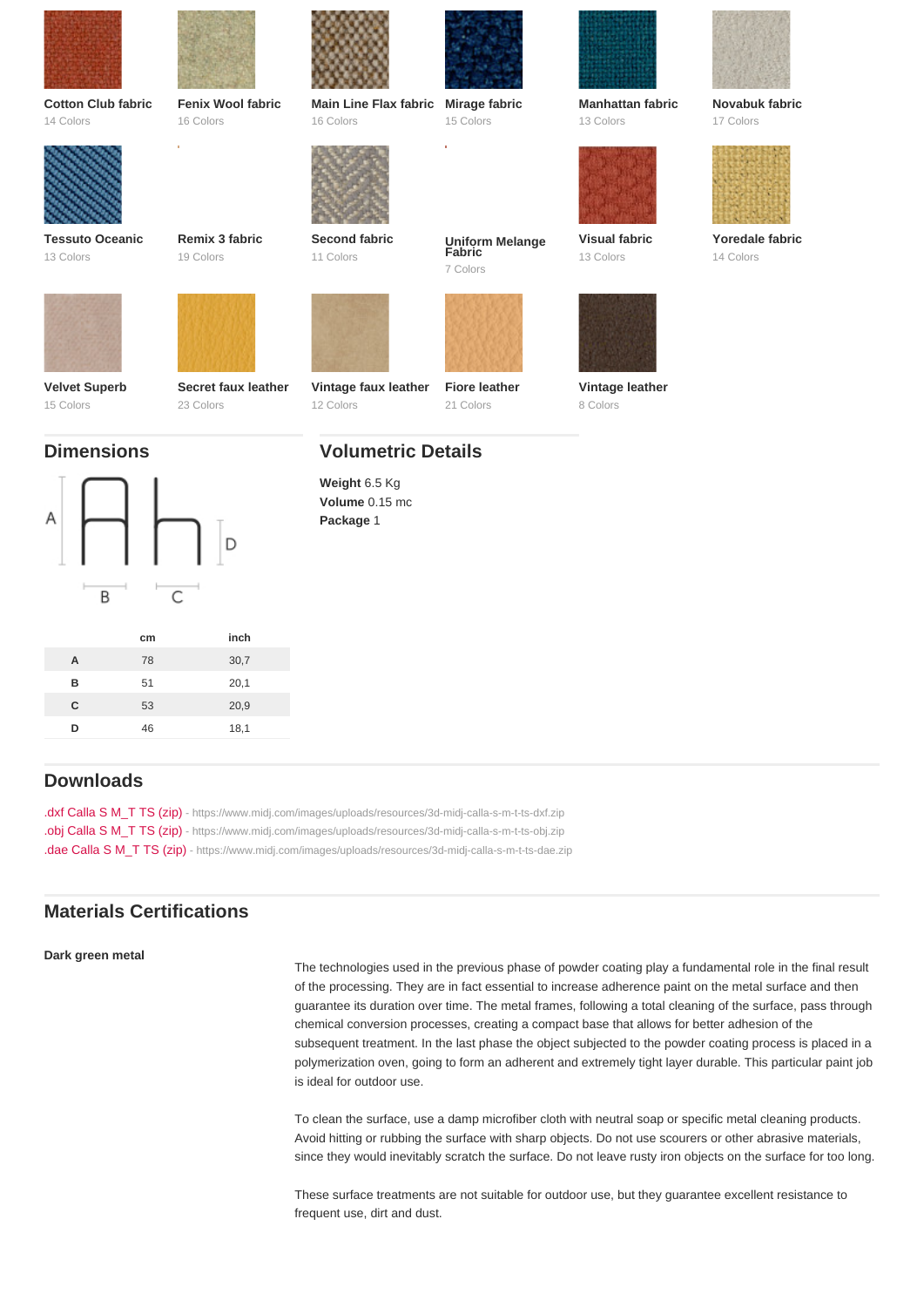| <b>Cotton Club fabric</b> | COMPOSITION: 70 % COT; 10% PES; 10% ACR; 10% AF<br>Abrasion resistance (Martindale) 100.000 cycles                                                                                                                                                                                                                                                                                                                                                                                                                                                                                                                                                                         |  |  |  |  |
|---------------------------|----------------------------------------------------------------------------------------------------------------------------------------------------------------------------------------------------------------------------------------------------------------------------------------------------------------------------------------------------------------------------------------------------------------------------------------------------------------------------------------------------------------------------------------------------------------------------------------------------------------------------------------------------------------------------|--|--|--|--|
|                           | Cotton Club by Flukso is a fabric made from latest generation regenerated cotton yarns. To create this<br>fabric, specific fixing techniques were used, that give it and help maintaining a natural, slightly wavy and<br>vibrated look.                                                                                                                                                                                                                                                                                                                                                                                                                                   |  |  |  |  |
|                           | <b>CLEANING AND MAINTENANCE</b>                                                                                                                                                                                                                                                                                                                                                                                                                                                                                                                                                                                                                                            |  |  |  |  |
|                           | Regular cleaning is important to extend the life of the coating, and keep its appearance unchanged. Dust<br>and dirt can wear out the coating.                                                                                                                                                                                                                                                                                                                                                                                                                                                                                                                             |  |  |  |  |
|                           | REGULAR CLEANING: vacuum frequently, at least once a week, at a power equal to half the device in<br>use, choosing a smooth spout, without brushing.                                                                                                                                                                                                                                                                                                                                                                                                                                                                                                                       |  |  |  |  |
|                           | STAIN REMOVAL: in case of slight stains, promptly clean the surface. Remove excess liquids or hard<br>parts of dirt with a clean cloth, then proceed on the residue                                                                                                                                                                                                                                                                                                                                                                                                                                                                                                        |  |  |  |  |
|                           | of the stain with a damp cloth or a neutral soap solution.                                                                                                                                                                                                                                                                                                                                                                                                                                                                                                                                                                                                                 |  |  |  |  |
|                           | Remove the stain starting from the edge of the stain moving towards the center of it, then rinse with<br>water. Let dry, avoiding direct exposure to sunlight.                                                                                                                                                                                                                                                                                                                                                                                                                                                                                                             |  |  |  |  |
|                           | For localized and more persistent stains, promptly dissolve the stain with colorless ethyl alcohol diluted in<br>20% water, gently rub and then treat with a neutral soap solution, then rinse well. Do not use bleach.<br>These tips are cleaning recommendations and do not guarantee complete stain removal. In case of large<br>stains, we recommend contacting an operator specialized in upholstered products cleaning.<br>We recommend to not expose light colored coating for a prolonged time to garments treated with colors<br>with poor dyeing fastness, as the color pigments could penetrate the surface of the fabric, without being<br>able to be removed. |  |  |  |  |
|                           | We recommend to always test the cleaning method on a hidden part of the item to check the color<br>resistance.                                                                                                                                                                                                                                                                                                                                                                                                                                                                                                                                                             |  |  |  |  |
|                           |                                                                                                                                                                                                                                                                                                                                                                                                                                                                                                                                                                                                                                                                            |  |  |  |  |

Slight color differences between a lot and the other are to be consdered normal.

## **Materials Certifications**

**Fenix Wool fabric**

COMPOSITION: 75% WO, 25% PA MARTINDALE: 100.000 cycles

FIRE RESISTANCE: Classe 1IM N 1021 Part 1-2 Calif. Bull. 117 June 2013

Fenix Wool is a wool fabric with a particular and warm finish, obtained thanks to a treatment that confers softness to the touch and, at the same time, a good consistency, able to achieve excellent resistance to pilling and abrasion.

CLEANING AND MAINTENANCE Regular cleaning is important to extend the life of the coating, and keep its appearance unchanged. Dust and dirt can wear out the coating.

REGULAR CLEANING: vacuum frequently, at least once a week, at a power equal to half the device in use, choosing a smooth spout, without brushing.

STAIN REMOVAL: in case of slight stains, promptly clean the surface. Remove excess liquids or hard parts of dirt with a clean cloth, then proceed on the residue of the stain with a damp cloth or a neutral soap solution. Remove the stain starting from the edge of the stain moving towards the center of it, then rinse with water. Let dry, avoiding direct exposure to sunlight. For localized and more stubborn stains, promptly dissolve the stain with neutral soap diluted in water,

rub gently and rinse. Repeat until the stain is removed, and let dry. Do not use bleach.

These tips are cleaning recommendations and do not guarantee complete stain removal. In case of large stains, we recommend contacting an operator specialized

in upholstered products cleaning. We recommend to not expose light colored coating for a prolonged time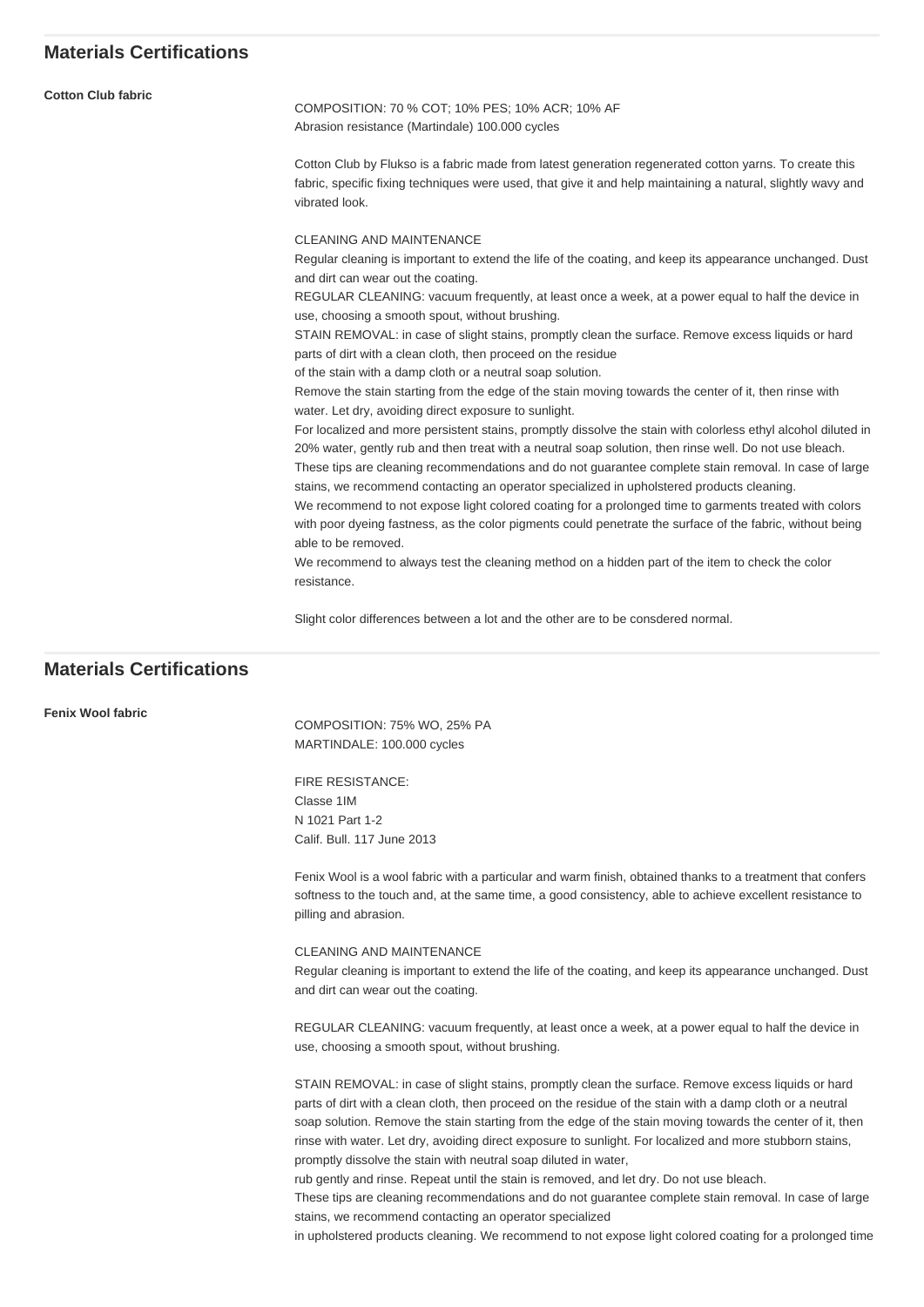to garments treated with colors with poor dyeing fastness, as the color pigments could penetrate the surface of the fabric, without being able to be removed. We recommend to always test the cleaning method on a hidden part of the item to check the color resistance.

Colour samples are to be considered approximate for each product. Slight color differences between a lot and the other are to be considered normal.

## **Materials Certifications**

#### **Main Line Flax fabric**

COMPOSITION: 70% Virgin Wool – 30% LI MARTINDALE: 60.000 CYCLES

FIRE RESISTANCE: EN 1021 - 1&2 (cigarette & match) BS 7176 Low Hazard BS 5852 Ignition Source 5 BS 7176 Medium Hazard NF D 60-013 ÖNORM B 3825 & A 3800-1 (58kg/m3 CMHR Foam) UNI 9175 Classe 1 IM BS 5867-2: Type B Curtains & Drapes IMO FTP Code (Part 8) The Furniture and Furnishing (Fire) (Safety) Regulations 1988 (Domestic Cigarette and Match)

ENVIRONMENTAL CERTIFICATIONS: Certified to the EU Ecolabel Certified to Indoor Advantage™ "Gold" Rapidly renewable and compostable Made from wool and bast fibre

Main Line Flax fabric is created with virgin wool and linen, inherently fireproof materials of sustainable origin. The particular weave of the fabric, with the alternation of colors in its texture, make it aesthetically interesting, while not giving up to softness and comfort.

#### CLEANING AND MAINTENANCE

Regular cleaning is important to extend the life of the coating, and keep its appearance unchanged. Dust and dirt can wear out the coating and damage the fire protection.

REGULAR CLEANING: vacuum frequently at a power equal to half the device in use, choosing a smooth spout, without brushing.

STAIN REMOVAL: in case of slight stains, promptly clean the surface. Remove excess liquids or hard parts of dirt with a clean cloth, then proceed on the residue

of the stain with a damp cloth or a neutral soap solution. Remove the stain starting from the edge of the stain moving towards the center of it, then rinse with

water. Let dry, avoiding direct exposure to sunlight. For localized and more persistent stains, promptly dissolve the stain with colorless ethyl alcohol diluted

in 20% water, gently rub and then treat with a neutral soap solution, then rinse well. Do not use bleach. These tips are cleaning recommendations and do not guarantee complete stain removal. In case of large stains, we recommend contacting an operator specialized in upholstered products cleaning.

We recommend to not expose light colored fabric for a prolonged time to garments treated with colors with poor dyeing fastness, as the color pigments could penetrate the surface of the fabric, without being able to be removed.

We recommend to always test the cleaning method on a hidden part of the item to check the color resistance.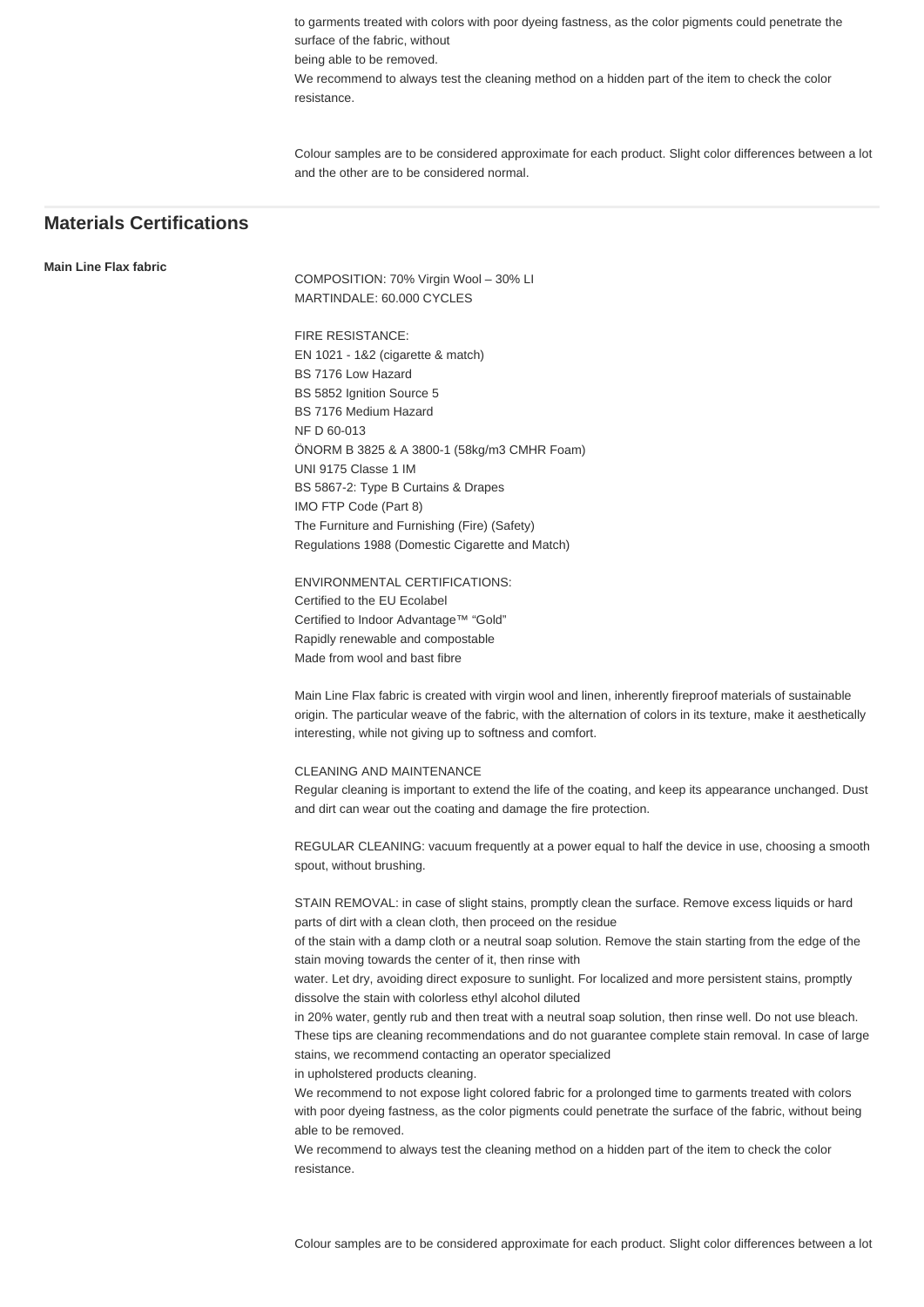#### **Mirage fabric**

Composition: 100% Polyester Mantindale: 100.000 cycles

FIRE RESISTANCE: Classe 1IM B1 DIN 4102 M1 B1 OENORM B3825 Q1 OENORM 3800 Part. 1 BS 5852 Crib 5 EN 1021 Part.1-2 Calif. Bull. 117

Mirage is the fireproof coating by Pugi RG: in recyclable polyester, it is suitable for covering any surface thanks to its elasticity and texture, which does not give direction to the fabric. It is very resistant to abrasion and pilling. Different finishes make Mirage perfect to customize our products.

#### CLEANING AND MAINTENANCE

Regular cleaning is important to extend the life of the coating, and keep its appearance unchanged. Dust and dirt can wear out the coating and damage the fire protection.

#### REGULAR CLEANING:

vacuum frequently, at least once a week, at a power equal to half the device in use, choosing a smooth spout, without brushing.

STAIN REMOVAL: in case of slight stains, promptly clean the surface. Remove excess liquids or hard parts of dirt with a clean cloth, then proceed on the residue of the stain with a damp cloth or a neutral soap solution. Remove the stain starting from the edge of the stain moving towards the center of it, then rinse with water. Let dry, avoiding direct exposure to sunlight. Do not use bleach. These tips are cleaning recommendations and do not guarantee complete stain removal. In case of large stains, we recommend contacting an operator specialized in upholstered products cleaning. We recommend to not expose light colored coating for a prolonged time to garments treated with colors with poor dyeing fastness, as the color pigments could penetrate the surface of the fabric, without being able to be removed.

We recommend to always test the cleaning method on a hidden part of the item to check the color resistance.

Colour samples are to be considered approximate for each product. Slight color differences between a lot and the other are to be considered normal..

## **Materials Certifications**

#### **Manhattan fabric**

MARTINDALE: 25.000 cycles COMPOSITION: 26% PL, 37% PO, 21% CO, 16% LI

#### PROPRIETIES AND ADVANTAGES

The Manhattan fabric features a subtle woven structure that gives it a unique dynamic look. The mixed filaments of cotton and polyester guarantee a soft, warm and vibrant look with tone-on-tone colors.

#### MAINTENANCE

Vacuum regularly. If it is necessary to remove the stain from the fabric, proceed wipe with a damp cloth using neutral soap and water or use proprietary upholstery shampoo. For deeper cleaning use a professionally dry clean. Always test your chosen cleaning method on a hidden corner of the product to check the color fastness.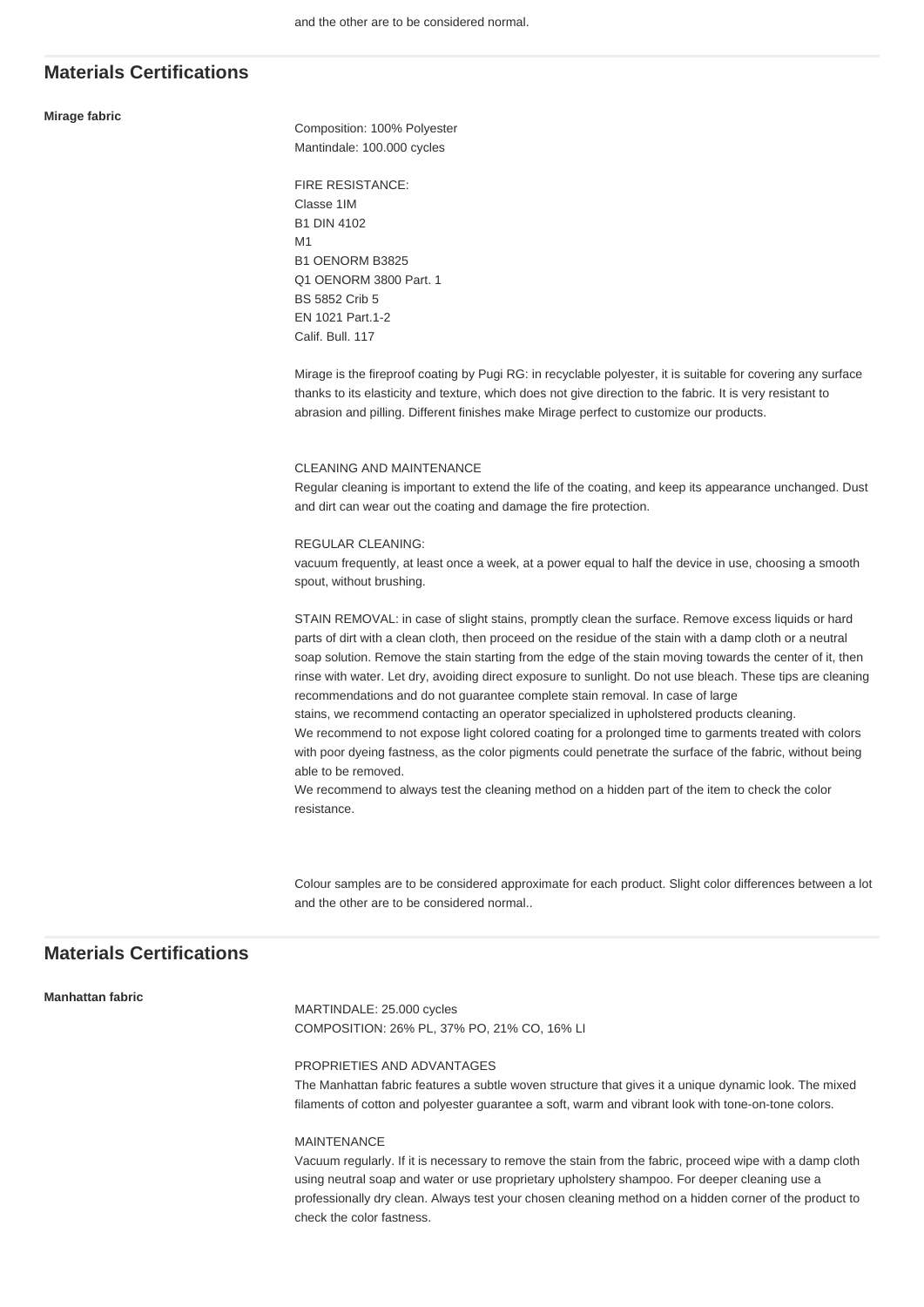**Novabuk fabric**

COMPOSITION: 55% PL, 45% PU MARTINDALE: 50.000 cycles

Novabuk fabric is characterized by advanced technical features, that guarantee a modern look and excellent water repellent properties. With its velvet touch, it is perfect for customizing products. Easy to clean, great for contract and naval use, this 100% Made in Italy fabric is fire-resistant and made from recycled material.

#### CLEANING AND MAINTENANCE

In case of stains, promptly clean the surface. The fabric is water repellent. For light stains use water and neutral soap. In case of ketchup or coffee stains, remove the excess material with paper towel and then rub with a cloth moistened with a solution of water and neutral soap. In case of pen stains, dab the stain vigorously with a cloth moistened with water and alcohol. Then, rub with a damp cloth to remove any leftovers. In case of oil and mayonnaise stains, remove the excess material with paper towel and then spray with degreaser. Wait a minute and then rub the area with a dry cloth. Finally, with a cloth moistened with a solution of water and neutral soap, remove the excess of the degreaser. Do not use bleach or chlorine-based products.

These tips are cleaning recommendations and do not guarantee complete stain removal. In the case of large stains, we recommend contacting an operator specialized in cleaning upholstered products. We recommend not to expose products upholstered in light colors for a long time to contact or rubbing with garments treated with dyes with poor dye fastness, as the color pigments could penetrate the surface of the fabric, without being able to be removed. We recommend that you always test the cleaning method on a hidden part of the item to check the resistance of the color.

Colour samples are to be considered approximate for each product. Slight color differences between a lot and the other are to be considered normal.

## **Materials Certifications**

#### **Tessuto Oceanic**

MARTINDALE: 135.000 cycles COMPOSITION: 100% post-consumer recycled polyester, including 50% SEAQUAL yarn

FIRE RESISTANCE: California Technical Bulletin 117 - 2013 BS 7176 Low Hazard BS 7176 Medium Hazard with EnviroFlam5 ASTM E84 Class 1 or A (Un-adhered)

ENVIRONMENTAL: Certified to OEKO-TEX® Standard 100 Certified to Indoor Advantage™ "Gold" Made from 100% post-consumer recycled polyester Non metallic dyestuffs

#### FEATURES:

Oceanic is a fabric born from the desire to combat marine plastic pollution and achieve a waste free environment. Hence the name "Oceanic": the fabric is created entirely from post-consumer recycled plastic - from debris floating discarded in our seas, to bottles thrown away and destined for landfill. One small drop in the mission to clean both the earth and its ocean, this contemporary fabric is a recycled polyester with a purpose: to be more sustainable for our planet.

MAINTENANCE:

Vacuum regularly. If it is necessary to remove the stain from the fabric, proceed wipe with a damp cloth using neutral soap and water or use proprietary upholstery shampoo. For deeper cleaning use steam or professionally dry clean. Always test your chosen cleaning method on a hidden corner of the product to check the color fastness.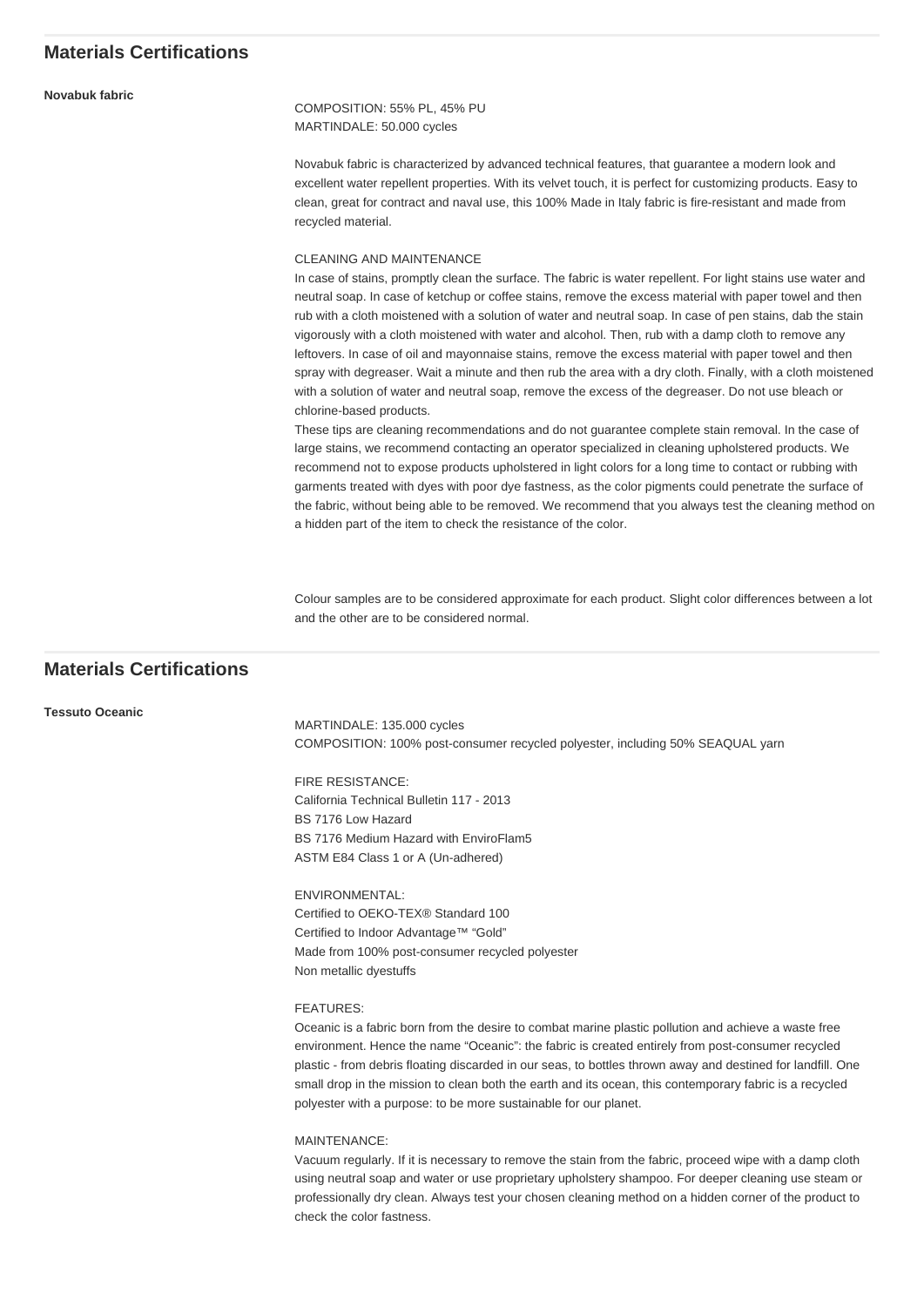**Remix 3 fabric**

COMPOSITION: 90% WO, 10% PA MARTINDALE: 100.000 cycles

FIRE RESISTANCE: AS/NZS 1530.3 BS 5852 crib 5 with treatment BS 5852 ignition source 3 BS 5852 part 1 IMO FTP Code 2010 Part 7 with treatment IMO FTP Code 2010 Part 8 NF D 60 013 NFPA 260 SN 198 898 5.3 with treatment UNI 9175 1IM US Cal. Bull. 117-2013 EN 1021-1/2 AS/NZS 3837 class 2 ÖNORM B1/Q1 ASTM E84 Class A Unadhered ASTM E84 Class A Adhered GB 50222 B1 with treatment (Chinese)

ENVIRONMENTAL CERTIFICATIONS: Greenguard Gold

Remix 3 is an elegant upholstery textile distinguished by exceptional depth of color: it looks unicolored from a distance but reveals subtle details and color contrasts when viewed close-up. The textile features a tight, minimalistic weave, and derives its lively color play from a combination of two different mélange yarns, which each combine up to three hues.

#### CLEANING AND MAINTENANCE

Regular cleaning is important to extend the life of the coating, and keep its appearance unchanged. Dust and dirt can wear out the coating and damage the fire protection.

REGULAR CLEANING: vacuum frequently at a power equal to half the device in use, choosing a smooth spout, without brushing.

STAIN REMOVAL: in case of slight stains, promptly clean the surface. Remove excess liquids or hard parts of dirt with a clean cloth, then proceed on the residue of the stain with a damp cloth or a neutral soap solution. Remove the stain starting from the edge of the stain moving towards the center of it, then rinse with water. Let dry, avoiding direct exposure to sunlight. For localized and more persistent stains, promptly dissolve the stain with colorless ethyl alcohol diluted in 20% water, gently rub and then treat with a neutral soap solution, then rinse well. Do not use bleach. These tips are cleaning recommendations and do not guarantee complete stain removal. In case of large stains, we recommend contacting an operator specialized in upholstered products cleaning.

We recommend to not expose light colored upholstery for a prolonged time to garments treated with colors with poor dyeing fastness, as the color pigments could penetrate the surface of the fabric, without being able to be removed.

We recommend to always test the cleaning method on a hidden part of the item to check the color resistance.

Colour samples are to be considered approximate for each product. Slight color differences between a lot and the other are to be considered normal.

## **Materials Certifications**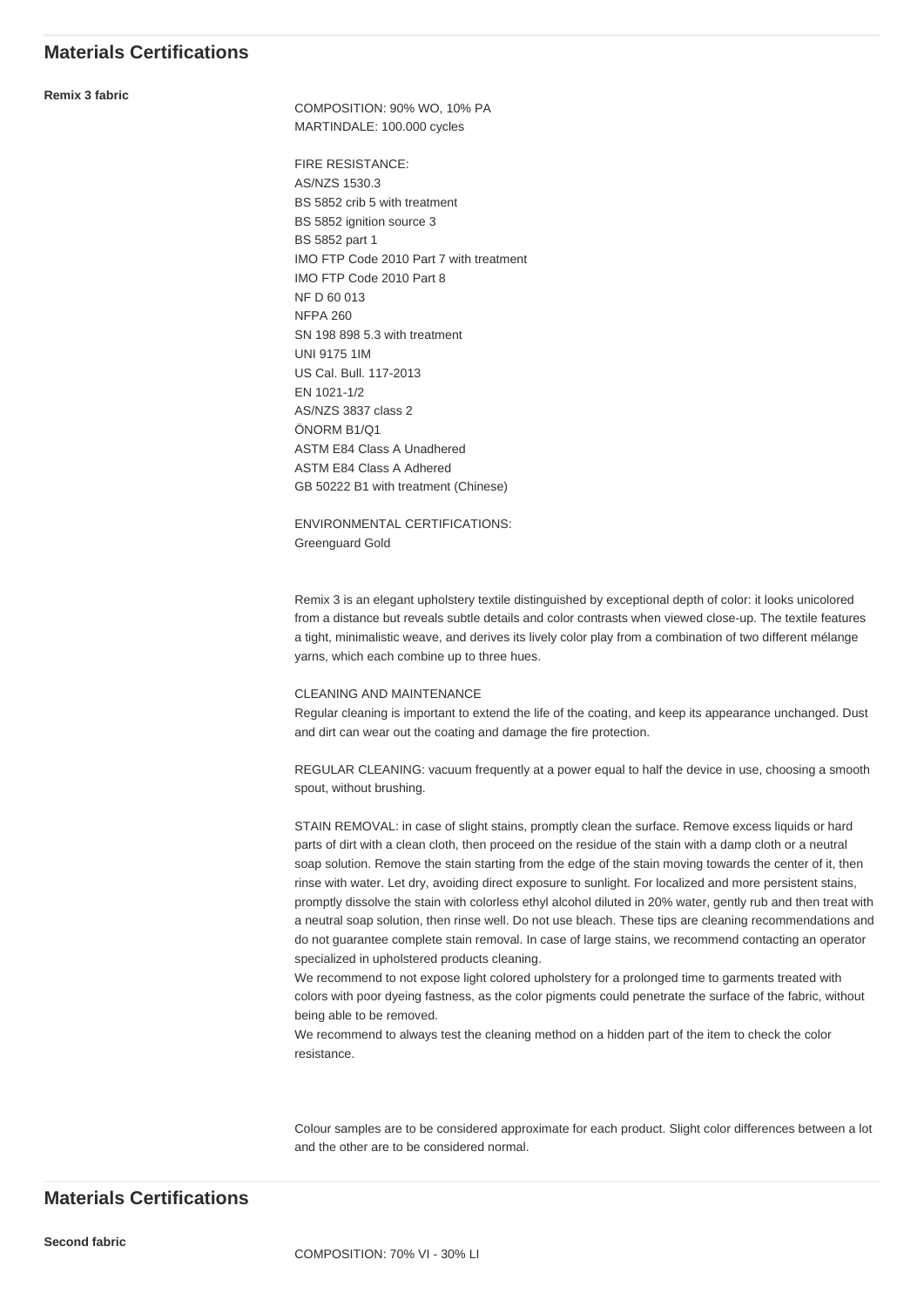MARTINDALE 20.000 cycles

FIRE RESISTANCE: Classe 1IM EN 1021 Part.1-2 BS 5852 Crib 5 M1 Calif. Bull. 117 June 2013 IMO 307 (88) Part.8

Second fabric is made of 100% viscose and linen, natural fibers that guarantee the highest safety standards in terms of fireproofing. Without formaldehyde and substance derived from chlorine and bromine,

Second is 100% natural. In the presence of fire, Second fabric carbonizes and creates a protective wall around flames, without melting, with a resistance above 1000°C (1832°F). Its processing gives it a particular herringbone pattern.

#### CLEANING AND MAINTENANCE

Regular cleaning is important to extend the life of the coating, and keep its appearance unchanged. Dust and dirt can wear out the coating and damage the fire protection.

REGULAR CLEANING: vacuum frequently at a power equal to half the device in use, choosing a smooth spout, without brushing.

STAIN REMOVAL: in case of slight stains, promptly clean the surface. Remove excess liquids or hard parts of dirt with a clean cloth, then proceed on the residue of the stain with a damp cloth or a neutral soap solution. Remove the stain starting from the edge of the stain moving towards the center of it, then rinse with water. Let dry, avoiding direct exposure to sunlight. For localized and more persistent stains, promptly dissolve the stain with colorless ethyl alcohol diluted in 20% water, gently rub and then treat with a neutral soap solution, then rinse well. Do not use bleach.

These tips are cleaning recommendations and do not guarantee complete stain removal. In case of large stains, we recommend contacting an operator specialized in upholstered products cleaning.

We recommend to not expose light colored coating for a prolonged time to garments treated with colors with poor dyeing fastness, as the color pigments could penetrate the surface of the fabric, without being able to be removed.

We recommend to always test the cleaning method on a hidden part of the item to check the color resistance.

Colour samples are to be considered approximate for each product. Slight color differences between a lot and the other are to be considered normal.

## **Materials Certifications**

**Uniform Melange Fabric**

COMPOSITION: 68% WO, 22% PA, 10% PL MARTINDALE: 100.000 cycles

FIRE RESISTANCE: AS/NZS 1530.3 AS/NZS 3837 BS 5852 crib 5 with treatment BS 5852 part 1 IMO FTP Code 2010 Part 8 NFPA 260 US Cal. Bull. 117-2013 DIN 4102 B2 EN 1021-1/2 • ASTM E84 Class A Unadhered

ENVIRONMENTAL CERTIFICATIONS: Greenguard Gold

Uniform Mélange is a versatile knitted upholstery fabric, characterized by its smooth and comfortable appearance. A polyester filling is inserted between the two knitted layers of the textile to create its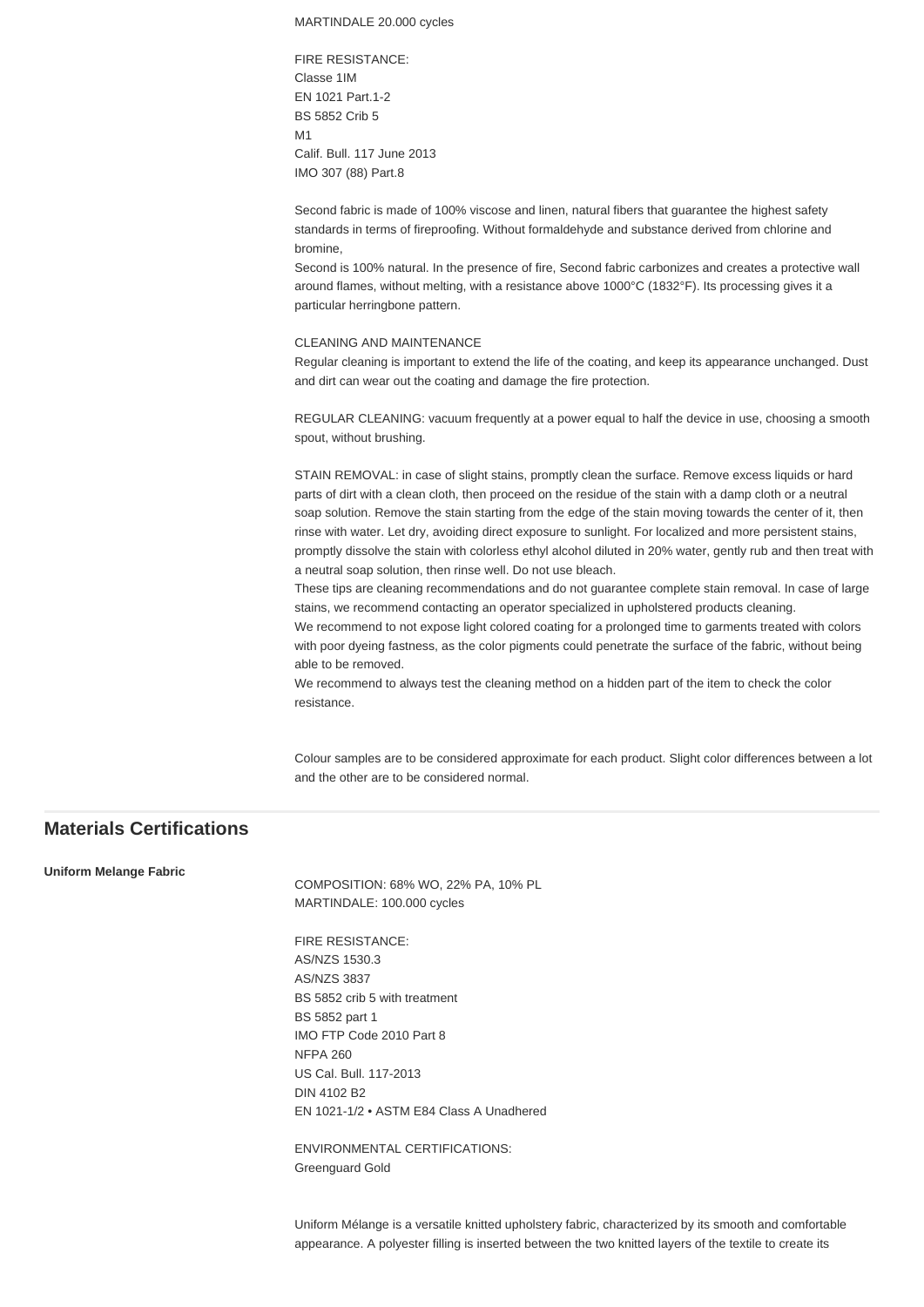volume, while the use of predominantly wool in the textile's knitted top layer provides a natural, dry handle.

#### CLEANING AND MAINTENANCE

Regular cleaning is important to extend the life of the coating, and keep its appearance unchanged. Dust and dirt can wear out the coating and damage the fire protection.

REGULAR CLEANING: vacuum frequently at a power equal to half the device in use, choosing a smooth spout, without brushing.

STAIN REMOVAL: in case of slight stains, promptly clean the surface. Remove excess liquids or hard parts of dirt with a clean cloth, then proceed on the residue of the stain with a damp cloth or a neutral soap solution. Remove the stain starting from the edge of the stain moving towards the center of it, then rinse with water. Let dry, avoiding direct exposure to sunlight. For localized and more persistent stains, promptly dissolve the stain with colorless ethyl alcohol diluted in 20% water, gently rub and then treat with a neutral soap solution, then rinse well. Do not use bleach.

These tips are cleaning recommendations and do not guarantee complete stain removal. In case of large stains, we recommend contacting an operator specialized in upholstered products cleaning.

We recommend to not expose light colored fabric for a prolonged time to garments treated with colors with poor dyeing fastness, as the color pigments could penetrate the surface of the fabric, without being able to be removed.

We recommend to always test the cleaning method on a hidden part of the item to check the color resistance.

Colour samples are to be considered approximate for each product. Slight color differences between a lot and the other are to be considered normal.

## **Materials Certifications**

#### **Visual fabric**

COMPOSITION: 100% PES FR MARTINDALE: 60.000 cycles

FIRE RESISTANCE: DIN 4102-1 B1 BS 5852-1 (source 0 and 1) BS 5852 CRIB5 UNI 9175 classe 1 IM EN 1021-1 EN 1021-2 IMO FTP CODE 2010

Visual is a knit fabric, made with FR polyester, bielastic and made with jacquard knitted looms. The slightly three-dimensional fabric construction, combined with sound absorbing material, contributes to decreasing sound reverberation.

#### CLEANING AND MAINTENANCE

Regular cleaning is important to extend the life of the coating, and keep its appearance unchanged. Dust and dirt can wear out the coating and damage the fire protection.

REGULAR CLEANING: vacuum frequently, at a power equal to half the device in use, choosing a smooth spout, without brushing.

STAIN REMOVAL: in case of slight stains, promptly clean the surface. Remove excess liquids or hard parts of dirt with a clean cloth, then proceed on the residue

of the stain with a damp cloth or a neutral soap solution. Remove the stain starting from the edge of the stain moving towards the center of it, then rinse with water. Let dry, avoiding direct exposure to sunlight. For localized and more persistent stains, promptly dissolve the stain with colorless ethyl alcohol diluted in 20% water, gently rub and then treat with a neutral soap solution, then rinse well. Do not use bleach. These tips are cleaning recommendations and do not guarantee complete stain removal. In case of large stains, we recommend contacting an operator specialized in upholstered products cleaning. We recommend to not expose light colored fabric for a prolonged time to garments treated with colors with poor dyeing fastness, as the color pigments could penetrate the surface of the fabric, without being able to be removed.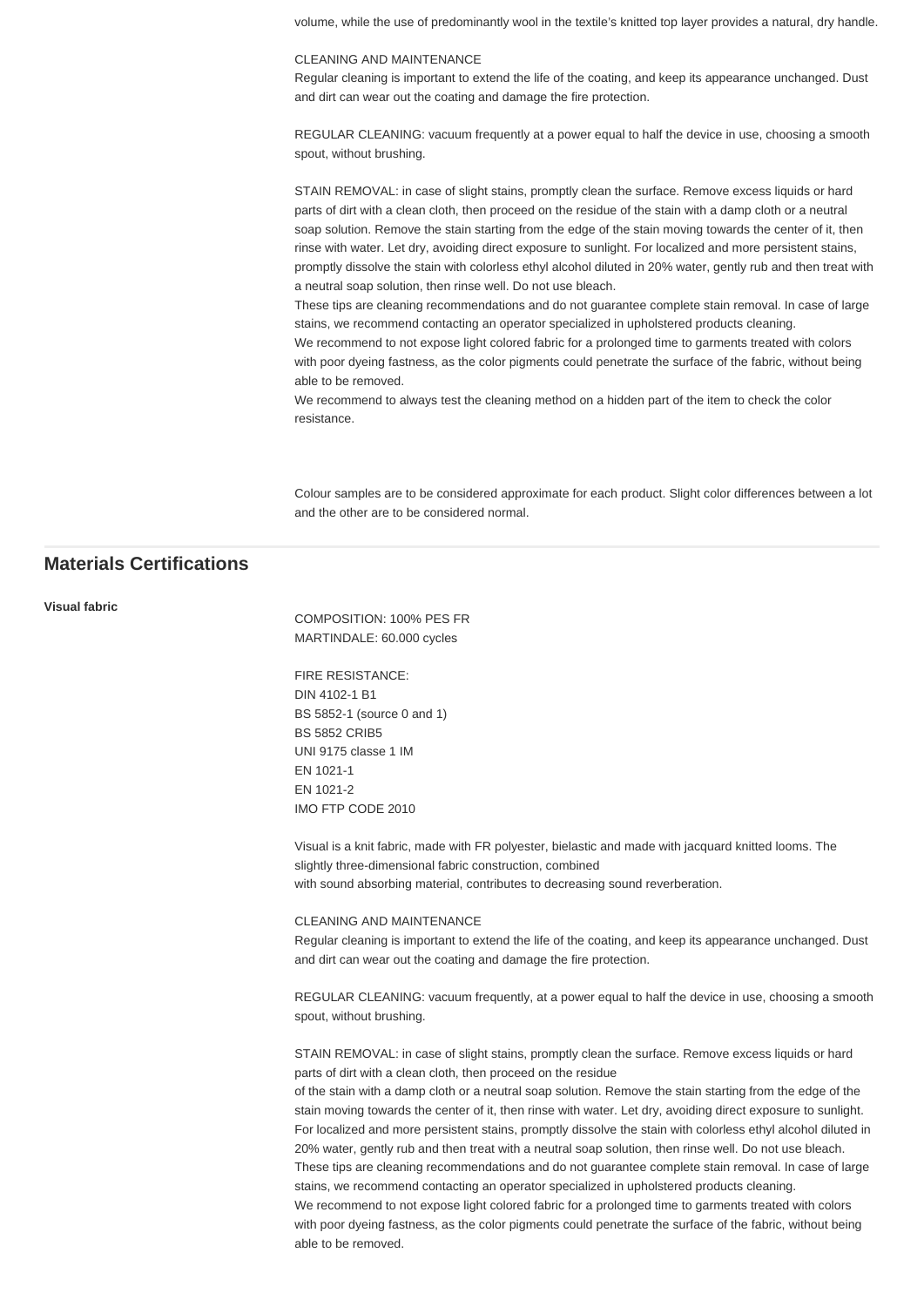We recommend to always test the cleaning method on a hidden part of the item to check the color resistance.

Colour samples are to be considered approximate for each product. Slight color differences between a lot and the other are to be considered normal.

## **Materials Certifications**

#### **Yoredale fabric**

MARTINDALE: 80.000 cycles COMPOSITION: 95% Wool, 3% Polyester, 2% Polyamide

FIRE RESISTANCE: EN 1021 - 1&2 (cigarette & match) BS 7176 Low Hazard ÖNORM B 3825 & A 3800-1 (58kg/m3 CMHR Foam) UNI 9175 Classe 1 IM BS 5852 Ignition Source 5 when FR treated BS 7176 Medium Hazard when FR treated The Furniture and Furnishing (Fire) (Safety) Regulations 1988 (Domestic Cigarette and Match) IMO FTP Code (Part 8)

ENVIRONMENTAL: Certified to Indoor Advantage™ "Gold" Non metallic dyestuffs

#### FEATURES

Taking its name from the ancient title of Wensleydale in the UK, Yoredale is a fabric steeped in heritage. A highly textured textile with undulations reflective of its Yorkshire roots, its fascinating bouclé style yarn includes a contrasting black binder, creating subtle details within the weave that brings added depth to its saturated tones. Woven from British wool, Yoredale is truly timeless, blending its rich history with a contemporary appeal.

#### MAINTENANCE

Vacuum regularly. If it is necessary to remove the stain from the fabric, proceed wipe with a damp cloth using neutral soap and water or use proprietary upholstery shampoo. For deeper cleaning use steam or professionally dry clean. Always test your chosen cleaning method on a hidden corner of the product to check the color fastness.

## **Materials Certifications**

**Velvet Superb**

COMPOSITION: 100% PES FR MARTINDALE: 25.000 cycles

FIRE RESISTANCE: RESISTENZA AL FUOCO - FIRE RESISTANCE UNI 8456 – 9174 classe 1 UNI 9175 classe 1IM EN 1021-1 EN 1021-2 BS 5852 crib 5 DIN 4102 B1 NF P 92 503-507 M1 IMO FTP CODE 2010

Superb velvet is fire-resistant, of high quality and beauty. Its surface is made of a thick yet soft coat, in Trevira® polyester. The slightly matt look is suitable for any style, whether classic or contemporary.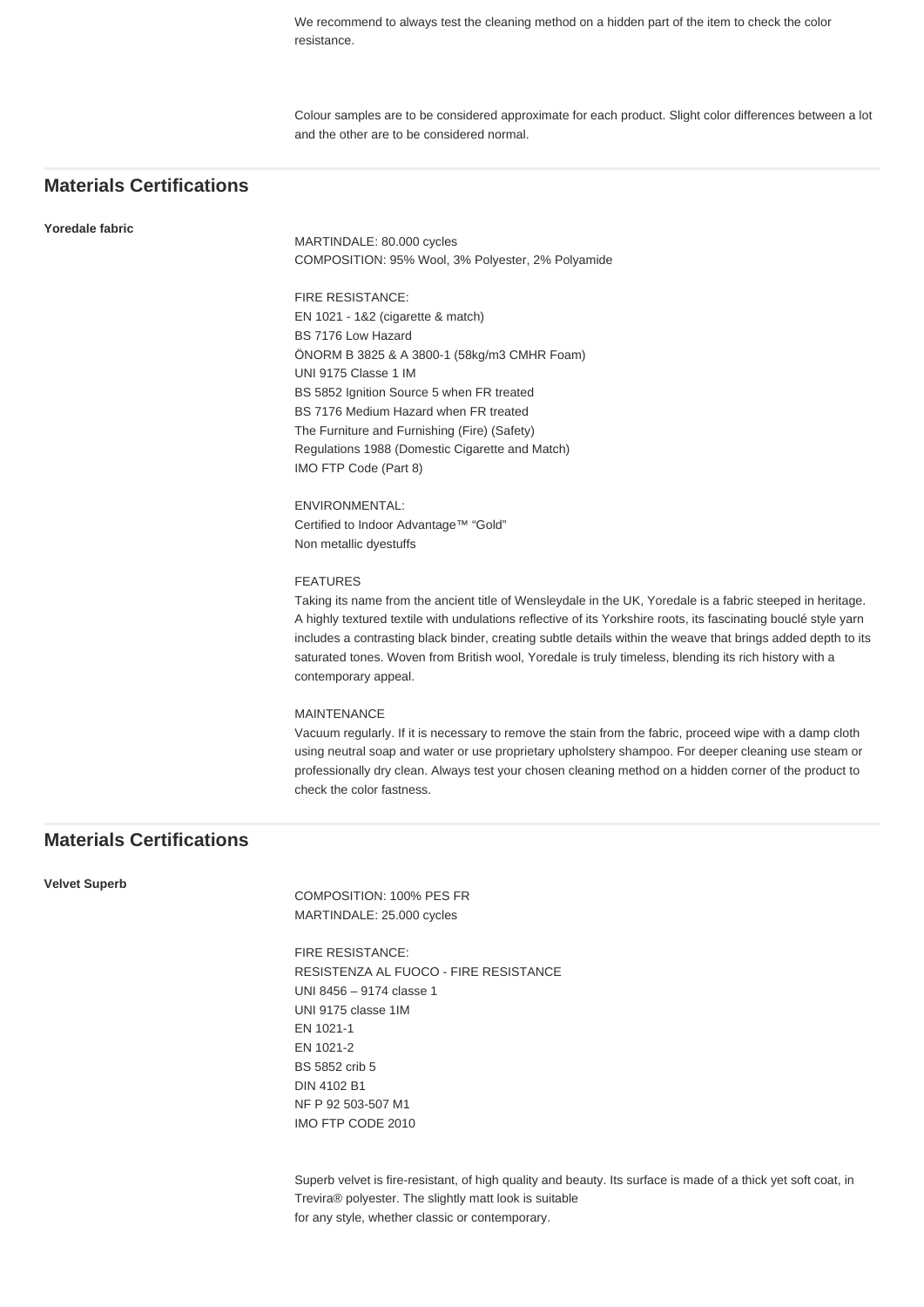CLEANING AND MAINTENANCE

Regular cleaning is important to extend the life of the coating, and keep its appearance unchanged. Dust and dirt can wear out the coating and damage the fire protection.

REGULAR CLEANING: vacuum frequently at a power equal to half the device in use, choosing a smooth spout, without brushing.

STAIN REMOVAL: in case of slight stains, promptly clean the surface. Remove excess liquids or hard parts of dirt with a clean cloth, then proceed on the residue

of the stain with a damp cloth or a neutral soap solution. Remove the stain starting from the edge of the stain moving towards the center of it, then rinse with water. Let dry, avoiding direct exposure to sunlight. For localized and more persistent stains, promptly dissolve the stain with colorless ethyl alcohol diluted in 20% water, gently rub and then treat with a neutral soap solution, then rinse well. Do not use bleach. These tips are cleaning recommendations and do not guarantee complete stain removal. In case of large stains, we recommend contacting an operator specialized in upholstered products cleaning.

We recommend to not expose light colored coating for a prolonged time to garments treated with colors with poor dyeing fastness, as the color pigments could penetrate the surface of the velvet, without being able to be removed.

We recommend to always test the cleaning method on a hidden part of the item to check the color resistance.

Colour samples are to be considered approximate for each product. Slight color differences between a lot and the other are to be considered normal.

## **Materials Certifications**

**Secret faux leather**

COMPOSITION: 76% PVC - 2% PU 22% PES MARTINDALE: 100.000 cycles

FIRE RESISTANCE: UNI 9175 classe 1IM EN 1021-1 EN 1021-2 BS 5852-1 cigarette test BS 5852-1 match test TB 117:2013

Secret is the Flukso® fireproof coating with a soft hand, similar to that of real leather. Secret has been designed to create soft upholstery for interiors. Its elastic rear structure in polyester allows it to adapt to the new geometries of furniture, ensuring resistance and durability over time.

#### CLEANING AND MAINTENANCE

Regular cleaning is important to extend the life of the coating, and keep its appearance unchanged. Dust and dirt can wear out the coating and damage the fire protection.

REGULAR CLEANING: vacuum frequently at a power equal to half the device in use, choosing a smooth spout, without brushing.

STAIN REMOVAL: in case of slight stains, promptly clean the surface. Remove excess liquids or hard parts of dirt with a clean cloth, then proceed on the residue

of the stain with a damp cloth or a neutral soap solution. Remove the stain starting from the edge of the stain moving towards the center of it, then rinse with water. Let dry, avoiding direct exposure to sunlight. For localized and more persistent stains, promptly dissolve the stain with colorless ethyl alcohol diluted in 20% water, gently rub and then treat with a neutral soap solution, then rinse well. Do not use bleach.

These tips are cleaning recommendations and do not guarantee complete stain removal. In case of large stains, we recommend contacting an operator specialized in upholstered products cleaning. We recommend to not expose light colored coating for a prolonged time to garments treated with colors with poor dyeing fastness, as the color pigments could penetrate the surface of the faux leather, without being able to be removed.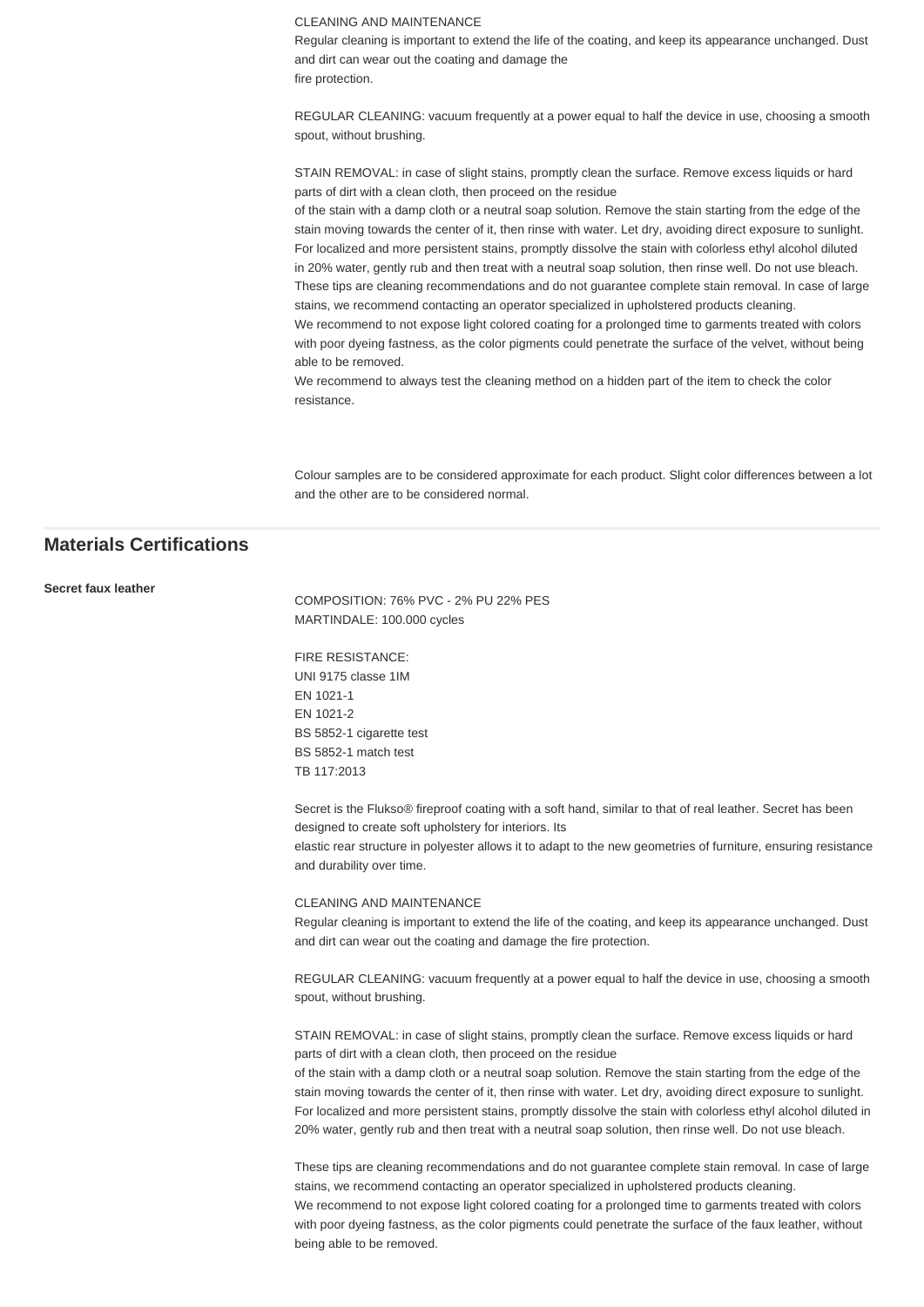We recommend to always test the cleaning method on a hidden part of the item to check the color resistance.

Colour samples are to be considered approximate for each product. Slight color differences between a lot and the other are to be considered normal.

## **Materials Certifications**

**Vintage faux leather**

COMPOSITION: 80% PVC; 2% PU; 18% PES MARTINDALE: 50'000 cycles

FIRE RESISTANCE: UNI 9175 classe 1IM EN 1021-1 EN 1021-2 BS 5852-1 cigarette test BS 5852-1 match test

Vintage is the faux leather by Flukso, a fire-resistant coated fabric in 'cloud effect' refined colours, created to dress upholstered furniture with timeless elegance.

The fabric surface is made using a microscopic texture which makes it similar to natural leather to the touch. Vintage features a special mesh fabric construction,

slightly elastic, that makes it easily adaptable to the new modern shapes of upholstered furniture and guarantees long life. Soft, enveloping and fire resistant,

this fabric adapts to contract or residential spaces.

#### CLEANING AND MAINTENANCE

Regular cleaning is important to extend the life of the coating, and keep its appearance unchanged. Dust and dirt can wear out the coating and damage the fire protection.

REGULAR CLEANING: vacuum frequently at a power equal to half the device in use, choosing a smooth spout, without brushing.

STAIN REMOVAL: in case of slight stains, promptly clean the surface. Remove excess liquids or hard parts of dirt with a clean cloth, then proceed on the residue of the stain with a damp cloth or a neutral soap solution. Remove the stain starting from the edge of the stain moving towards the center of it, then rinse with water. Let dry, avoiding direct exposure to sunlight. For localized and more persistent stains, promptly dissolve the stain with colorless ethyl alcohol diluted in 20% water, gently rub and then treat with a neutral soap solution, then rinse well. Do not use bleach.

These tips are cleaning recommendations and do not guarantee complete stain removal. In case of large stains, we recommend contacting an operator specialized

in upholstered products cleaning.

We recommend to not expose light colored coating for a prolonged time to garments treated with colors with poor dyeing fastness, as the color pigments could penetrate the surface of the faux leather, without being able to be removed.

We recommend to always test the cleaning method on a hidden part of the item to check the color resistance.

Colour samples are to be considered approximate for each product. Slight color differences between a lot and the other are to be considered normal.

## **Materials Certifications**

#### **Fiore leather**

COMPOSITION: 100% leather

FIRE RESISTANCE: CAL TB-117 (2013, Sec. 1) BS 5852:1979